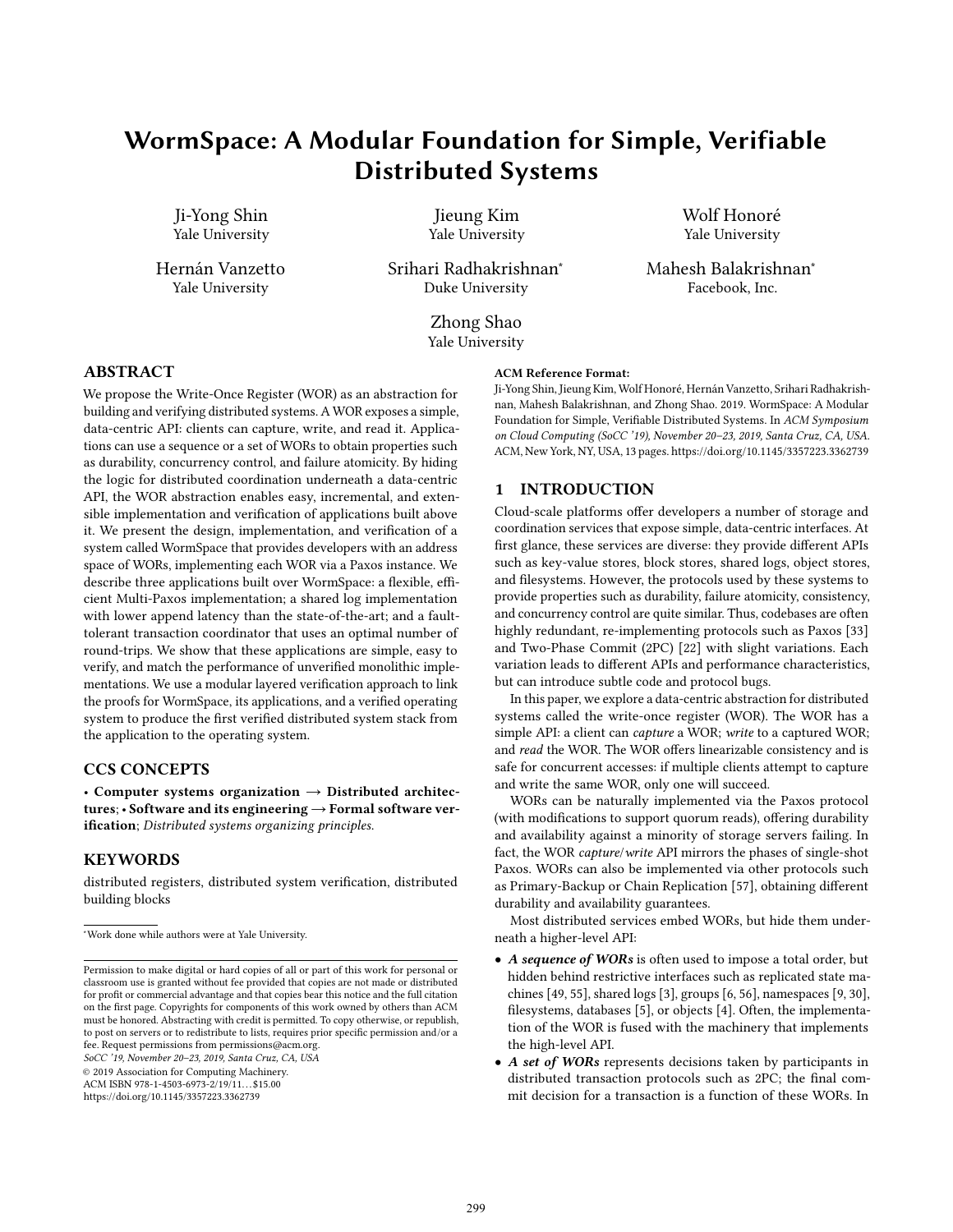

Figure 1: WormSpace architecture: clients can access a shared address space of write-once registers.

fault-tolerant protocols, each decision WOR is either layered inefficiently over a replicated state machine, or entwined with a transaction coordination logic [21].

We argue that the WOR should be a first-class system-building abstraction. By providing single-shot consensus via a simple yet versatile data-centric API, the WOR acts as the bottom layer in a modular stack for building strongly consistent distributed systems. The resulting modularity has two benefits. First, it enables simple systems: the code and logic for consensus can be provided by a small number of high-quality implementations (e.g., Paxos and Chain Replication) and reused across different systems. Second, it enables verified end-to-end systems. With a portable layered verification approach [23, 25], the WOR implementation can be verified once and reused for the verification of applications that use the WOR. The application can be verified easily without dealing with the complexity of distributed asynchrony and failures. Also, the WOR can be layered over a verified OS to enable full-stack verification from the application to the OS.

Accordingly, we present the design, implementation, and verification of WormSpace (contracted from Write-Once-Read-Many Address Space), which provides applications with a shared address space of durable, highly available, and strongly consistent WORs (see Figure 1). WormSpace divides the address space into contiguous write-once segments (WOSes), which act as coarse-grained units for allocation, notification, reconfiguration, and garbage collection. Internally, each WOR is implemented via a conventional single-shot Paxos instance; WormSpace can be viewed as a system to organize, access, and manipulate these Paxos instances via data-centric APIs. We implement WormSpace via a combination of a client-side library and storage servers. We formally verify the client-side library and the server code written in C using the Coq [14] proof assistant. We verify the functional correctness of the code, as well as distributed properties (e.g., write-once semantics) achieved collaboratively by the client library and the server code.

Applications built over WormSpace consist entirely of capture, write, and read commands on the write-once address space, rather than message-passing protocols. As a result, they are easy to develop and verify. We implement three applications over WormSpace: WormPaxos, a Multi-Paxos implementation; Worm-Log, a distributed shared log; and WormTX, a distributed, fault tolerant transaction coordinator. All these applications are built entirely over the WOR API, yet provide efficiency comparable to or better than handcrafted implementations. Specifically, we do not

'open the Paxos box' while implementing these applications; the logic for consensus and durability remains strictly contained within the WOR abstraction. In contrast, state-of-the-art implementations for all three applications require the complex melding of Paxos logic with other protocols to obtain efficiency. Further, separating out the WOR enables novel design points: for example, a shared log that uses Paxos (rather than Chain Replication) to replicate each command, supporting appends in just two round-trips in the failure-free case.

WormSpace and its modular WOR design facilitate verification of distributed systems. Contextual refinement, the key technique in a layered verification approach (detailed in Section 2.2) [23], allows for the code above the WormSpace API to be verified easily and incrementally. Applications can be verified without having to deal with the complexity of distributed coordination, which is encapsulated within the WOR layer. To verify an application's correctness against WormSpace, we simply link its proof to the top-most layer proof of WormSpace. Similarly, we can easily link the bottom-most layer proof of WormSpace to CertiKOS [24], a fully verified OS, enabling the first verified system stack from the distributed application to the OS, excluding only the hardware and the network. The linking ensures that verified software components interact with each other correctly as verified without leaving any anomalous corner cases [17]. As a result, we can verify each layer once and reuse the proof multiple times to easily expand the verified code base.

In this paper, we make three contributions. First, we identify the WOR abstraction inherent in many distributed systems and present a simple, data-centric WOR API as a first-class programming abstraction. Second, we implement three distributed applications over this API; for each one, our modular design easily allows new configurations with different performance and availability properties, while matching the performance of an existing monolithic implementation in a similar configuration. Finally, we show that the modular design of the resulting systems, when combined with the layered verification approach, facilitates the reuse of software correctness proofs, and enables verification that crosses distributed system/application boundaries.

#### 2 BACKGROUND

## 2.1 A Least Common Denominator API

We stated that various systems hide WOR functionality behind high-level APIs. We examine different classes of systems to make two points: most systems are similar in their use of a WOR kernel; but they hide it behind APIs that hinder flexibility, reusability, and performance. While some of these APIs can be implemented over each other, none of them acts naturally as a lowest common denominator for all others. The WOR fills this gap.

State Machine Replication (SMR) / Multi-Paxos [49, 55] systems allow arbitrary (but deterministic) application code to be replicated, via an interface that allows servers to propose new commands and learn them via an upcall. The SMR API is general and easy to use; however, it limits applications by not exposing the underlying address space of WORs. In a sense, SMR imposes a sequential write / sequential read interface on an address space of WORs. The SMR interface can be implemented via multiple protocols; in the other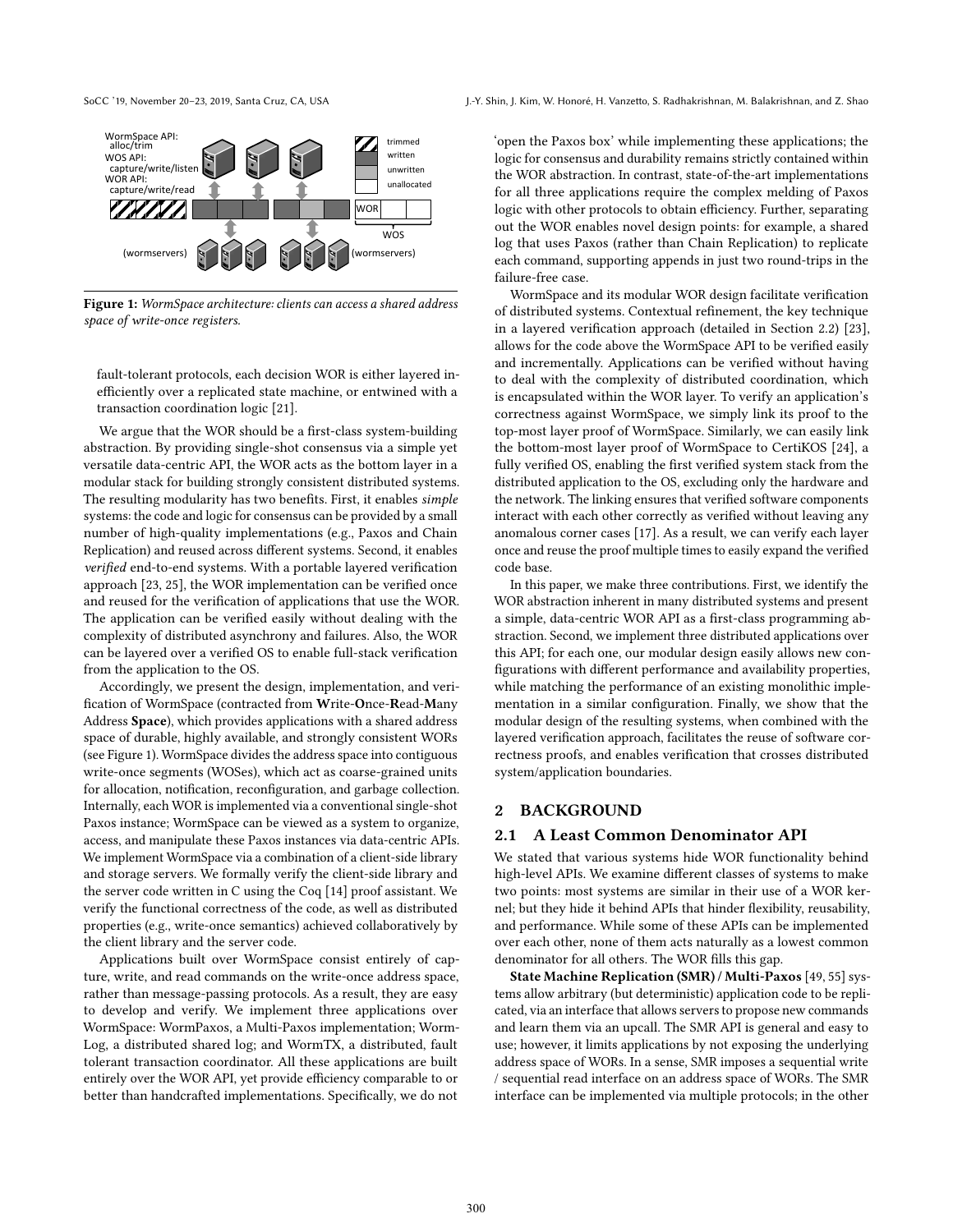direction, however, Multi-Paxos protocols are exclusively used to support an SMR interface, and designed for the sequential write / sequential read API.

Shared logs [3] provide an append/read API to applications. Unlike in SMR, applications can directly read from WOR instances, examining the history of commands. However, as with SMR, applications cannot directly write to WOR instances; all writes must be funneled through the shared log API, which imposes a total order on commands. In effect, a shared log imposes a sequential write / random read interface on an address space of WORs.

Group communication (GC) systems allow sending messages to groups of servers; each message is atomically delivered with ordering guarantees. Each slot in the total or partial order of messages to the group is effectively a write-once register; the message send primitive acts as a write operation. As with SMR, the GC send/receive API can be viewed as imposing a sequential write / sequential read interface on an address space of WORs.

Coordination services (e.g., Chubby [9] and ZooKeeper [30]) typically expose a filesystem-like API to applications. Such an API is ideal for use cases such as membership management and leadership election, but is awkward for the replication of arbitrary data or general-purpose ordering of commands. These systems are usually implemented over SMR, GC, or shared log APIs.

Transaction coordinators are responsible for coordinating transactions across distributed state. In effect, they are manipulating a set of WORs, each one representing the prepare/abort decision for a participant so that an atomic commit happens across the system. Concurrency control is usually implemented via an orthogonal mechanism such as locking.

We argue that WORs represent a least common denominator interface: all the systems described above can be implemented easily and efficiently over a WOR.

#### 2.2 Verification Approach

Modularity of WOR enables verification based on the certified concurrent abstraction layer (CCAL) approach [23, 25], where we divide the system into modular layers, verify the correctness of each layer independently, and verify the end-to-end behavior of the system via contextual refinement between layers. Each layer L is a state machine which has its corresponding implementation *i* and an execution environment context  $t$ . The context  $t$  includes programs and configurations that can run on the state machine; and such context is not limited to a sequential program but it can be a concurrent operating system or even an entire distributed system. Informally, a layer  $L_{low}$  contextually refines the higher layer  $L_{high}$  if each state transition made by  $L_{high}$  based on any context t corresponds to a sequence of state transitions by  $L_{low}$  which has the context t and  $L_{high}$ 's implementation  $i_{high}$ . We can formally represent contextual refinement  $L_{low} \sqsubseteq_{cr} L_{high}$  as verifying the following:

$$
\forall t, L_{low}(i_{high} \oplus t) \sqsubseteq L_{high}(t),
$$

where ⊑ is the refinement relation and ⊕ computes the union of implementation modules and contexts.

Contextual refinement is powerful since layers can be verified only once independently; and layers can be linked by verifying that each layer refines the layer above it for an arbitrary context. When the stack is extended with a new verified layer on top, the interlayer contextual refinement proofs can be reused with an updated context to include the new layer. For example, if we add a new layer  $L_{tob}$  on top of verified layers  $L_{mid}$  and  $L_{btm}$ , we need one new proof that shows  $L_{mid}$  contextually refines  $L_{top}$ , but we can reuse the proof for  $L_{btm} \sqsubseteq_{cr} L_{mid}$  without requiring any modification to the proof because the proof holds "for all" context  $t$ . After the proof of  $L_{mid} \subseteq_{cr} L_{top}$ , we are automatically guaranteed that  $L_{btm}$  contextually refines all the way up to  $L_{top}$  as follows:

$$
\forall t, L_{btm}(i_{mid} \oplus (i_{top} \oplus t)) \sqsubseteq L_{mid}(i_{top} \oplus t) \sqsubseteq L_{top}(t).
$$

Internally, each layer is composed of the C implementation, specifications, and proofs. To develop a layer  $\mathcal{L}_k$  , the developer writes source code in C; the high-level and the low-level specifications in Coq, which specify how the code changes abstract state and memory, respectively; auto-generates the Coq representation of C source code using CompCertX [23]; and writes three proofs: 1)  $p_k$ , a proof that the generated code refines the low-level specification; 2)  $r_k$ , a proof that the low-level specification refines the high-level specification; and 3)  $R_{k-1,k}$ , a proof using  $p_k$  and  $r_k$  to verify that  $L_{k-1}$  contextually refines  $L_k$ . The proofs  $p_k$  and  $r_k$  guarantee that the C code (i.e., its verified Coq representation) is correct as defined by the specifications. With the contextual refinement proof  $R_{k-1,k}$ , we are assured that the C code in  $L_k$  never uses the code in  $L_{k-1}$ in an undefined way; calls to C functions in  $L_{k-1}$  always return defined results to  $L_k$ ; and variables used and allocated in each layer have their own memory locations and are safely accessed.

Consequently, proving the contextual refinement relation for each pair of layers in the stack guarantees the functional correctness of the entire system: all layers function correctly from  $L_{btm}$  to  $L_{top}$  independently and together. With the help of the verified CompCertX compiler, the correctness of system continues to hold even after the C code is compiled into assembly. To build an application on top of a verified system, we simply add layers corresponding to the application on top of  $L_{top}$ . The application uses  $L_{top}$  as its bottom layer for verification and is oblivious to the layers underneath. The contextual refinement relation between  $L_{top}$  and the application guarantees that the application uses the underlying system (from  $L_{btm}$  to  $L_{top}$ ) correctly.

Such co-verification of the application and the system is critical, but often overlooked and considered difficult. Without coverification, the application and the system can be verified independently but still be incorrect as a whole, since the application can abuse the system interface or take actions based on wrong assumptions [17]. For example, for the same write interface, the system and the application may have different address bounds and the application can write beyond the system's address limit. Another example involves slightly different definitions for correctness conditions: a storage system may interpret durability as "flushing to local disk", while the application may expect durability from the storage system to mean "stored on a backup machine"; both can be verified correct, yet the combination will be incorrect. Such mismatches can neutralize the verification effort. Contextual refinement not only guarantees that the application uses the system interface correctly but also guarantees that the application's assumptions about the interface are valid.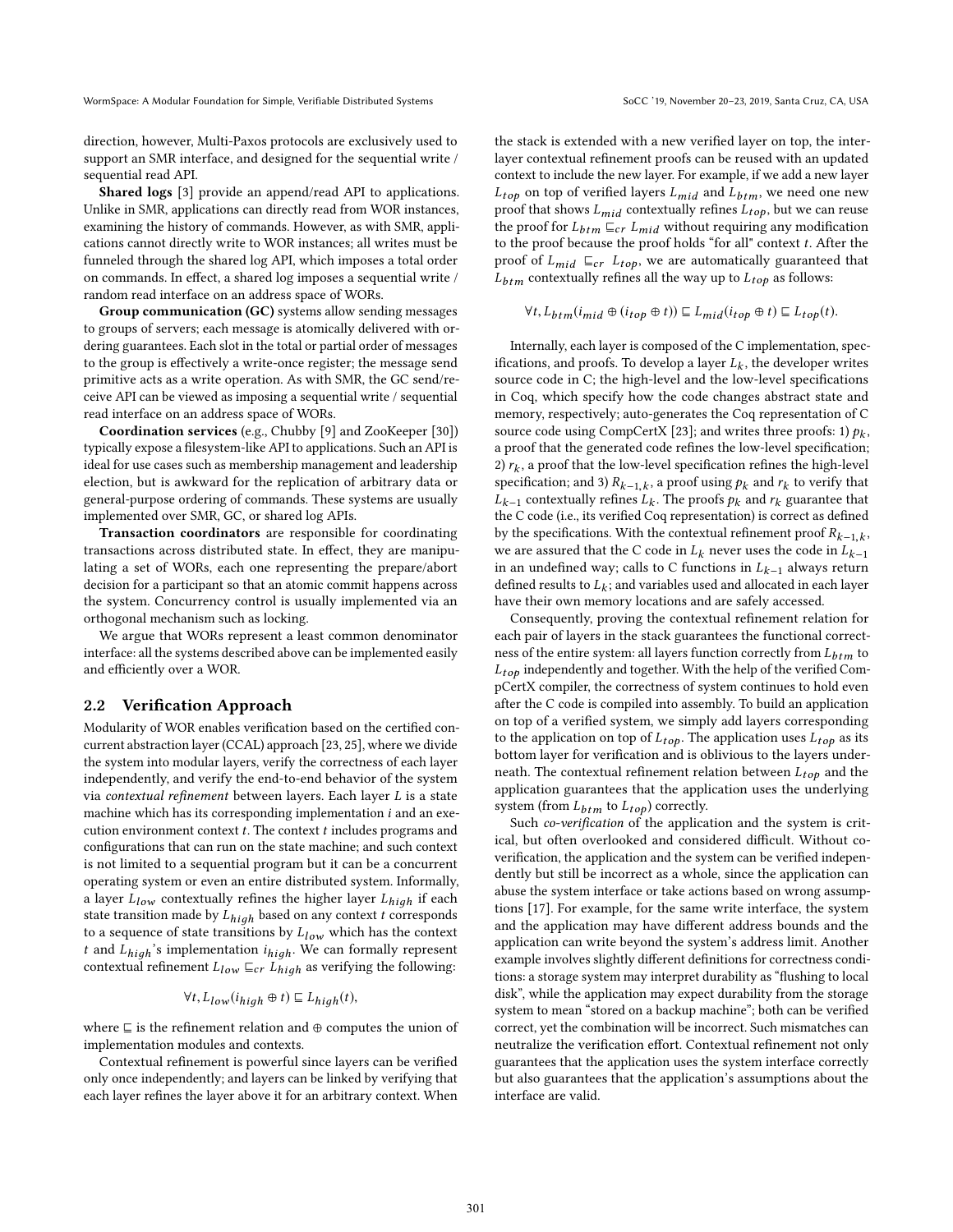SoCC '19, November 20-23, 2019, Santa Cruz, CA, USA J.-Y. Shin, J. Kim, W. Honoré, H. Vanzetto, S. Radhakrishnan, M. Balakrishnan, and Z. Shao

/∗ WormSpace APIs ∗/ // allocates a WOS int alloc (char ∗metadata, int size , segid\_t ∗newsegid); // trims a segment int trim(segid\_t seg) ; /∗ WOS APIs ∗/ // batch captures a sub−range within the WOS int seg\_capture(segid\_t seg , int ∗ retcodes , off\_t start , off\_t end); // batch writes a sub−range within the WOS int seg\_write(segid\_t seg, char \*buf, int size, int \*retcodes, off\_t start , off\_t stop) ; // registers a listener for write notifications int seg\_listen(segid\_t seg, callback\_t listener); /∗ WOR APIs ∗/ // captures a WOR int capture(segid\_t seg, off\_t addr, int \*captureID); // writes a single WOR  $\label{eq:optimal} \begin{split} \text{int}\ \ \textbf{write}(&\ \text{segi}\,\breve{\text{d}}_t\ \ \text{seg}\,,\ \ \text{off}\_\text{t}\ \ \text{addr}\,,\ \text{char}\ \ast\text{buf}\,,\ \ \text{int}\ \ \text{size}\,, \end{split}$ int captureID) ; // reads a single WOR int read( segid\_t seg, off\_t addr, char ∗buf, int size);



In addition to the functional correctness proof, we verify the distributed protocols and global properties of the entire system that are not immediately visible from the code by adding a ghost layer. We add a new network model to the ghost layer and tie together independent nodes in distributed systems to enable the verification of their collective behavior such as distributed nodes maintaining consensus. Although the ghost layer is a logical layer without a C implementation, it is part of our contextual refinement chain where the verified properties are guaranteed to hold in any layer above.

We later show that the verification of WormSpace leads to easy verification of applications on top and can extend the verification of a fully verified OS stack.

#### 3 THE WORMSPACE SYSTEM

The WormSpace API (Figure 1 and 2) provides applications running on client machines with a shared, random-access address space of WORs. All calls in the WormSpace API are safe for concurrent access, providing linearizable semantics for the address space. The address space is divided into write-once segments (WOSes) of fixed size. Segments are explicitly allocated via an alloc call that takes in a segment ID and succeeds if it is as yet unallocated. The alloc call takes an optional metadata payload to be associated with the new segment. Clients can check a segment to see if it is allocated by some other client, obtaining the metadata if this is the case.

Once a client has allocated a WOS, any client in the system can operate on WORs within the segment. Specifically, it can capture a WOR; write to it; and read from it. Any call to a WOR in an unallocated segment fails with an error code. Clients must capture an address before writing to it to coordinate replicated servers to make the write atomic and immutable. The capture call is similar to a preemtable lock (e.g. prepare of Paxos): the lock must be acquired to write, but it can be stolen by others.

A successful capture call returns a unique, non-zero captureID; a subsequent write by the same thread is automatically parameterized with this ID, and succeeds if the WOR has not been captured by some other client in the meantime. Alternatively, threads, processes, and even clients can capture a WOR and then hand over the captureID to some other thread/process/client that passes it in explicitly as a parameter to a write, allowing the capture and write to be decoupled in space. Finally, a write parameterized with a captureID of 0 does not require a prior capture; we call this an unsafe write. Unsafe writes are fast because capturing is unnecessary, but not safe for concurrent access; applications must ensure that at most one client issues an unsafe write to a particular WOR.

The WOS provides seg capture and seg write APIs, which act as batched operations, capturing all the WORs in the segment or writing a single value to all of them. A client can also receive notifications when WORs in a particular WOS are written to, via the seg\_listen call. Garbage collection can be triggered by the application via the trim call, which trims individual WOSes. WormSpace returns an error code when a trimmed address is accessed.

## 3.1 Design and Implementation

WormSpace is implemented via a combination of a client-side library exposing the API shown in Figure 2 and a collection of servers, which we call wormservers (Figure 1). In a sense, the WormSpace design is similar to a distributed key-value store: WORs are associated with 64-bit IDs (consisting of segment IDs concatenated with offsets within the segment) and mapped to partitions, which in turn consist of replica sets of wormservers. Partitioning occurs at WOS granularity; to perform an operation on a WOR within a WOS, the client determines the partition storing the segment (via a modulo function) and issues the operation to the replica set.

Each WOR is implemented via a single-shot Paxos consensus protocol, with the wormservers within a partition acting as a set of acceptors. In the context of a single WOR, the wormservers act identically to Paxos acceptors [34]; a capture call translates to a phase 1a prepare message, whereas a write call is a phase 2a accept message. The read protocol mirrors a phase 1a message, but if it encounters a half-written quorum, it completes the write. Each wormserver maintains a map from WOR IDs to the acceptor state for that single-shot Paxos instance. If a map entry is not found, the WOR is treated as unwritten.

Above this basic WOR interface, the client-side library layers the logic for enforcing write-once segments. Each WOS segment is implemented via a set of data WORs, a single metadata WOR, and a single trim WOR. Allocating the WOS requires writing to the metadata WOR. If two clients race to allocate a WOS, the first one to capture and write the WOR wins.

The trim call for garbage collection is implemented via a special message where the client instructs the wormserver to return errors on requests for affected WORs, and delete all states of the WORs. The trim WOR in each WOS enables consensus on a trim command. On subsequent reads or writes to a trimmed WOR, if a subset of the accessed quorum replies that the ID is trimmed, the client-side library completes the trim by issuing it to the remainder of the quorum, and then returns an E\_TRIMMED error to the application.

Reconfiguration Replacing a minority of wormservers from a partition requires a reconfiguration protocol along the lines of Vertical Paxos [35]. In essence, a reconfiguring client 'seals' the existing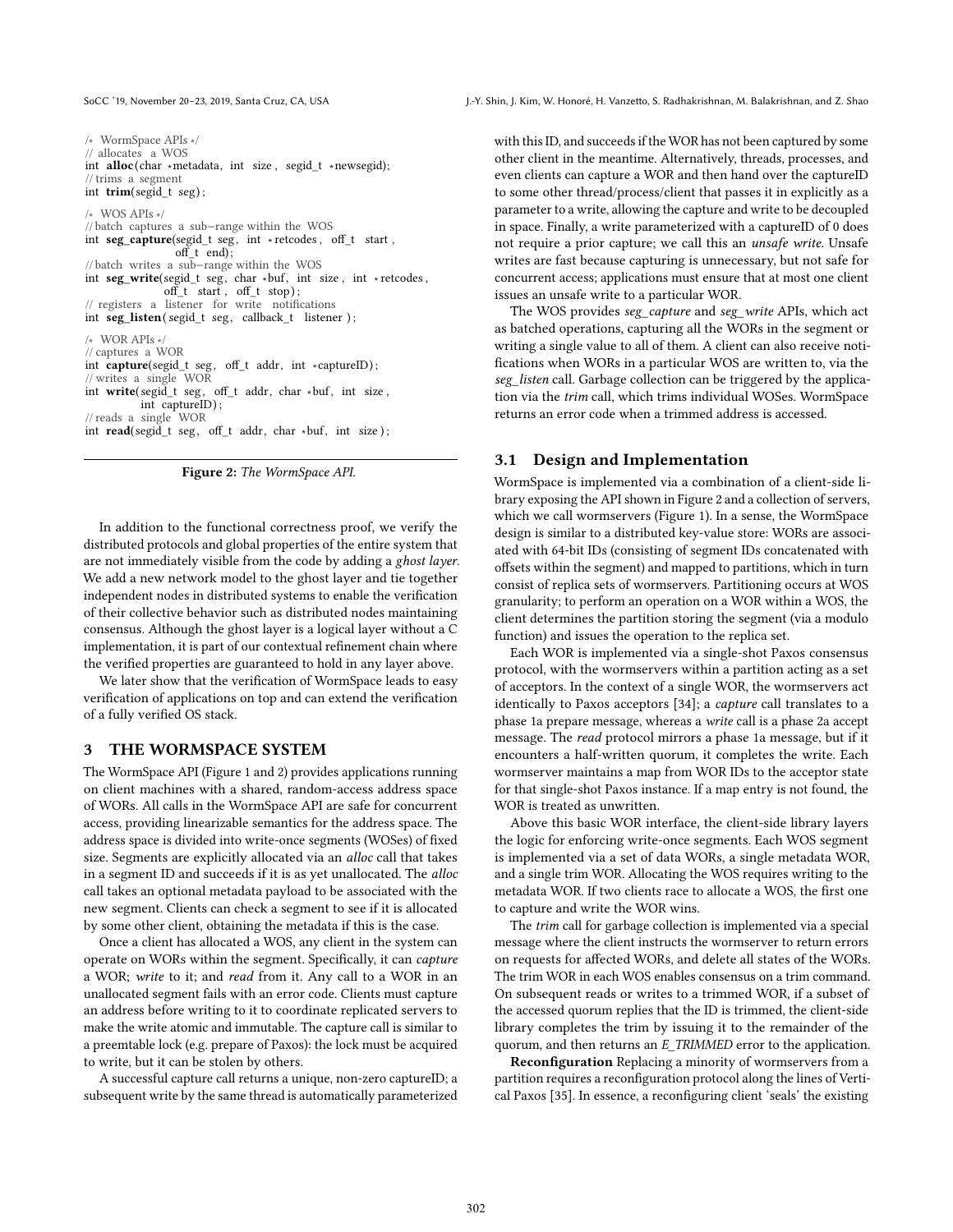configuration by contacting a majority of the servers. The servers promise to respond with errors to messages sent by clients with the existing configuration to prevent progress using this configuration. A new configuration is installed at an auxiliary location; this could be an external membership service, a different partition of the WormSpace deployment, or a different instance of WormSpace altogether. Clients that receive error messages from servers due to a sealed configuration must go check this location for the new configuration, and reissue the command to the new set of servers in the partition.

Alternative WOR implementations Within each WormSpace partition, wormservers can be organized in different ways to realize other consensus protocols. For example, instead of Paxos, we access the wormservers via a client-driven variant of Chain Replication used in CORFU [3]. The client captures and writes to each server in the chain in sequence, and issues reads to the tail. Such a protocol has the benefit of efficient reads which contact a single server rather than a majority quorum, and provides durability against f failures with  $f + 1$  nodes rather than  $2f + 1$ . The downside is the increased write latency, which is linear in the number of servers, and unavailability for writes if a single server goes down until a reconfiguration. In our implementation, we did not implement the CRAQ [54] optimization, which allows for reads to go to any replica instead of the tail. We call our two implementations chain-WOR and paxos-WOR.

WORs could be implemented via Byzantine consensus [10, 12]; we leave this for future work. Note that consensus cannot be realized using a single round trip under asynchronous networks [29]. The capture API is intended to encapsulate such extra coordination for different implementations.

In a sense, the WOR is analogous to the logical block device abstraction found at the bottom of a single-machine storage stack. The WOR simplifies the construction of systems such as shared logs and SMR/Multi-Paxos by hiding the complexity of asynchrony and failures; a block device simplifies the construction of filesystems by hiding the complexity of storage hardware. Following this analogy, it is possible to implement the WOR itself over a shared log or SMR/Multi-Paxos (similar to how a block device can be implemented over a filesystem). However, the more conventional layering places the WOR at the bottom and this simplifies the higher-level system design (Section 4) and verification (Section 5).

### 4 WORMSPACE APPLICATIONS

To illustrate how WormSpace simplifies applications, we present WormPaxos, WormLog, and WormTX.

### 4.1 WormPaxos over WormSpace

In principle, implementing Multi-Paxos over WormSpace is simple: the sequence of commands is stored on the WormSpace address space. WormPaxos is an implementation of Multi-Paxos over WormSpace, exposing a conventional state machine replication (SMR) API to applications. In WormPaxos, servers that wish to replicate state act as WormSpace clients; we call these WP-servers. They can *propose* new commands by preparing and writing to the next free address; and learn commands by reading the address space in sequential order. If a client finds that the current tail is at the



Figure 3: WormPaxos: servers replicate state by ordering proposals on the WormSpace address space.

end of a WOS, the client allocates a new WOS and then writes to the next address.

The chief benefit of this layered design is extreme simplicity; the Multi-Paxos consists of a few hundreds of lines of code, which calls data-centric commands over the WormSpace address space. This design also enables flexibility along a number of dimensions (Figure 3):

Flexible Consensus (i.e., how is the WOR implemented?): Consensus in WormPaxos is hidden under the WOR abstraction and can be implemented via many different protocols, ranging from variants of Paxos, atomic broadcast protocols such as Zab [31], and protocols such as Primary-Backup and Chain Replication. In contrast, existing Multi-Paxos designs weld together the single-decision consensus engine - typically Paxos - with the state machine replication machinery responsible for consistency and availability. For example, the WormPaxos codebase can run with no modification over a different WOR implementation such as the chain-WOR; in contrast, existing Multi-Paxos implementations require extensive modification to run over a different single-shot consensus protocol.

Flexible Leadership (i.e., who calls capture?): Sticky leadership  $-$  i.e., retaining a single leader across multiple commands  $-$  is a key performance imperative for Multi-Paxos implementations, since it allows commands to be decided within a single round-trip rather than two in the absence of failures, and eliminates contention between leaders. In many Multi-Paxos implementations, leadership strategy is baked into the system design; for example, Raft [46] is explicitly designed to support sticky leadership as a first-class consideration. In WormPaxos, a WP-server becomes a sticky leader simply by using a batch *capture* on a WOS; accordingly, leadership strategies such as sticky leader, rotating leader, etc. can be implemented simply as policies on who should call the batch capture and when. Further, the leader's identity can be stored within the metadata for each segment, obviating the need for WormSpace to know about the notion of a leader or the leadership strategies involved. If the leader crashes, a new leader that allocates the next WOS can batch capture the WOS of the previous leader, complete partially finished operations, and fill in junk values [3] to unwritten WORs to prevent holes in the SMR/Multi-Paxos log.

Flexible Durability (i.e., when is trim called?): By varying when it calls trim, WormPaxos can employ different strategies for durability. For instance, a WP-server can trim a prefix of the WormSpace as soon as a certain number of WP-servers have seen it, or some WP-server has stored a snapshot in an external data store; this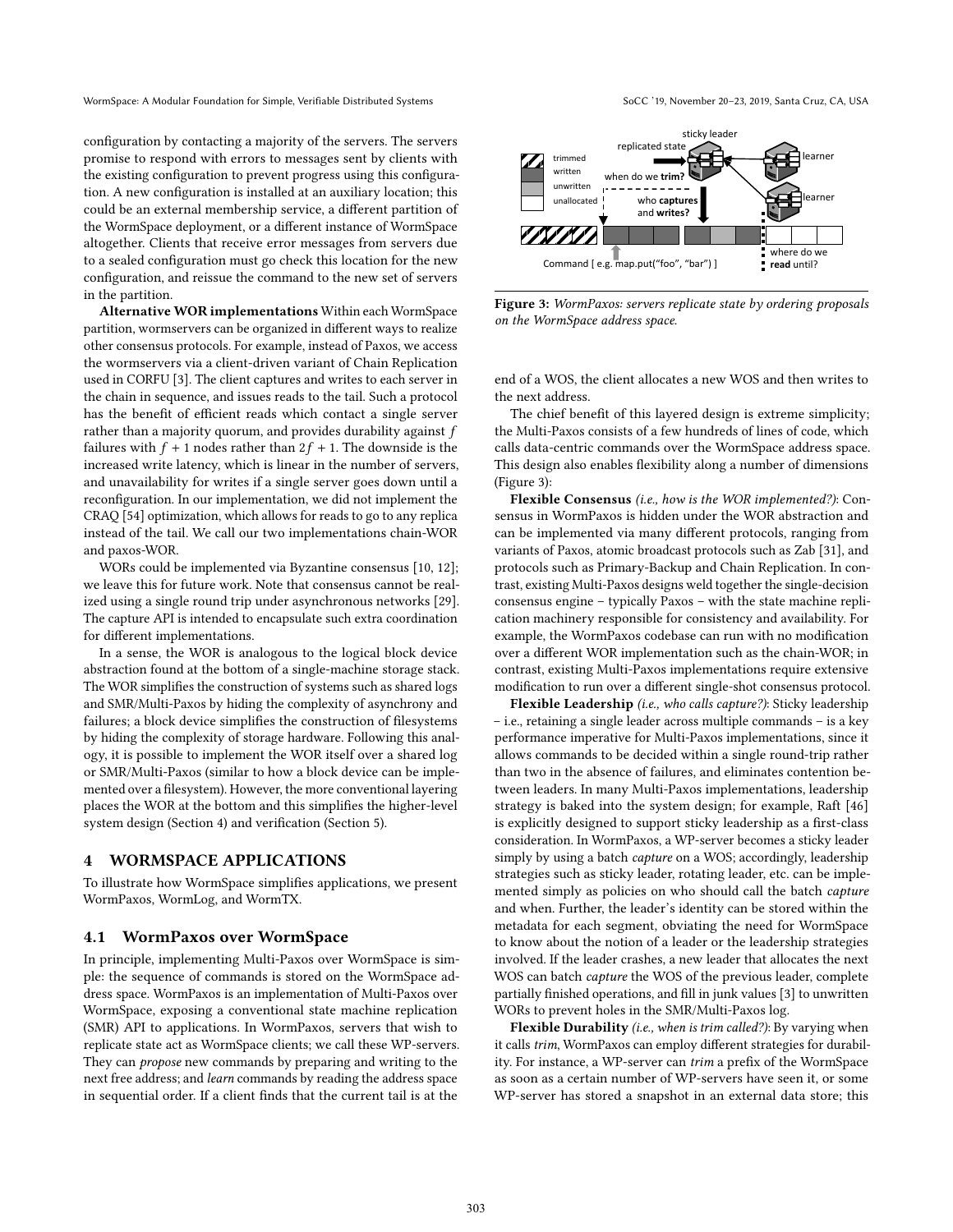

Figure 4: WormLog: clients can append by obtaining a token from the sequencer and writing to WormSpace.

information can be piggybacked on new commands appended to the address space. In contrast, existing Multi-Paxos designs are tied to a particular strategy for durability (e.g., when all replicas have seen a command [55]).

Flexible Consistency (i.e., what addresses do we write and read?): WormPaxos derives consistency properties such as linearizability, sequential consistency, or eventual consistency via strategies for writing/reading to the address space. The state at each WP-server reflects some subset of updates in the WormSpace. For linearizable writes and reads, each command has to locate a slot after any completed writes in the address space, but before any empty slots that could be filled by later commands. For a weaker guarantee such as sequential consistency, WP-servers can allocate separate segments and write to them in parallel [40]. Similarly, causal consistency can be obtained by ensuring that new writes from a WP-server go to a later address than any it has already seen. For these weaker consistency guarantees, the random write / random read nature of the WormSpace API allows us to parallelize proposing in a way that we could not do over a conventional SMR (sequential write / sequential read) or shared log (sequential write / random read) interface.

#### 4.2 WormLog over WormSpace

A shared log is a shared address space that provides an append / read API to clients. CORFU [3] is a system that implements a shared log API over a set of write-once addresses. To append a new entry to the shared log, a client first contacts a centralized sequencer machine to reserve and increment a tail position on the address space. It then issues a write to a write-once address. In CORFU, each write-once address is implemented via a client-driven variant of Chain Replication, where the client writes to each replica in sequence. The write-once semantics are derived by using the head replica of the chain to arbitrate between competing writes to the same address. A key aspect of this design is that the sequencer is merely a soft-state hint about the tail of the log, and does not have to be durable or available.

Achieving a CORFU-like design over WormSpace is straightforward: we simply have each client contact a sequencer node when it wants to append an entry, obtain a slot in the WormSpace address space, and then write to that position (Figure 4). With this design (which we call WormLog), we obtain the two properties that differentiate a shared log from a Multi-Paxos system [42]: the decoupling of sequencing from I/O, since the sequencer does not see the append payload; and the time-slicing of individual commands over different

replica sets, assuming that the WOS size is small compared to the volume of in-flight appends in the system.

WormLog addresses a problem with the CORFU system's use of Chain Replication: appends no longer take latency linear in the number of replicas, since they simply issue a WormSpace capture/write, which in turn invokes the Paxos two-phase protocol. However, the WormLog design described thus far takes three round-trips: one to the sequencer, one to capture the WOR, and one to write to it. By decoupling I/O from sequencing, we lose 'sticky leadership'; we can no longer perform a batch capture on the WOS and write to the WOR in a single round-trip, since multiple clients are writing to a single WOS.

Eliminating this extra round-trip is simple. The sequencer allocates WOSes before handing out sequence numbers to clients. The sequencer also pre-captures the WOS and provides the client with the captureID as a token; the client can then predicate its write with this captureID. Accordingly, WormLog realizes a CORFU-like design that uses Paxos (reducing latency to 2 round-trips from the  $N + 1$  required by client-driven Chain Replication).

## 4.3 WormTX over WormSpace

Two-Phase Commit (2PC) [52] solves the transaction commit problem via a transaction manager (TM). Any participant (RMs, or resource managers) that wishes to initiate a commit contacts the TM (message delay #1). The TM contacts all participants to elicit a yes/no vote (#2). Each RM votes, records its vote in local stable storage and responds to the TM (#3). The TM makes a decision based on the votes it receives, and sends back a commit or abort command to the RMs (#4). The TM's decision can be a deterministic function of the RM votes  $-$  i.e., the decision is yes if all the votes are yes. Alternatively, the TM can decide no even if all the votes are yes, in which case it stores its decision in stable storage before sending the decision.

The failure model for 2PC is that nodes  $-$  TMs or RMs  $-$  can crash, but will subsequently come back online. 2PC is known to be a blocking protocol in the presence of such failures. In the case where the decision is deterministic, if a single RM fails  $-$  after it has locally stored its vote in stable storage, but before it has responded to the TM - then the protocol has to block until the RM comes back online. In the case where the  $TM$  fails  $-$  after storing its final decision in stable storage but before sending commit messages the protocol has to block until the TM comes back online. In both cases, the remaining RMs cannot determine the decision.

We consider making the deterministic (i.e., the TM does not have a separate vote) version of 2PC non-blocking. We come up with a number of variants that use WORs. We describe them below and in Figure 5.

[Variant A8: 8 message delays] An obvious solution is to simply store the votes in a set of per-RM WORs. If the TM decision is non-deterministic, a WOR is used to store the decision as well. In the WOR-based 2PC protocol, an RM initiates the protocol by contacting the TM (message delay #1); the TM contacts the RMs (#2); they capture the WOR (#3 and #4), and then write to it (#5) and #6); send back their decision to the TM (#7), which sends back a commit message to all the RMs (#8). This corresponds exactly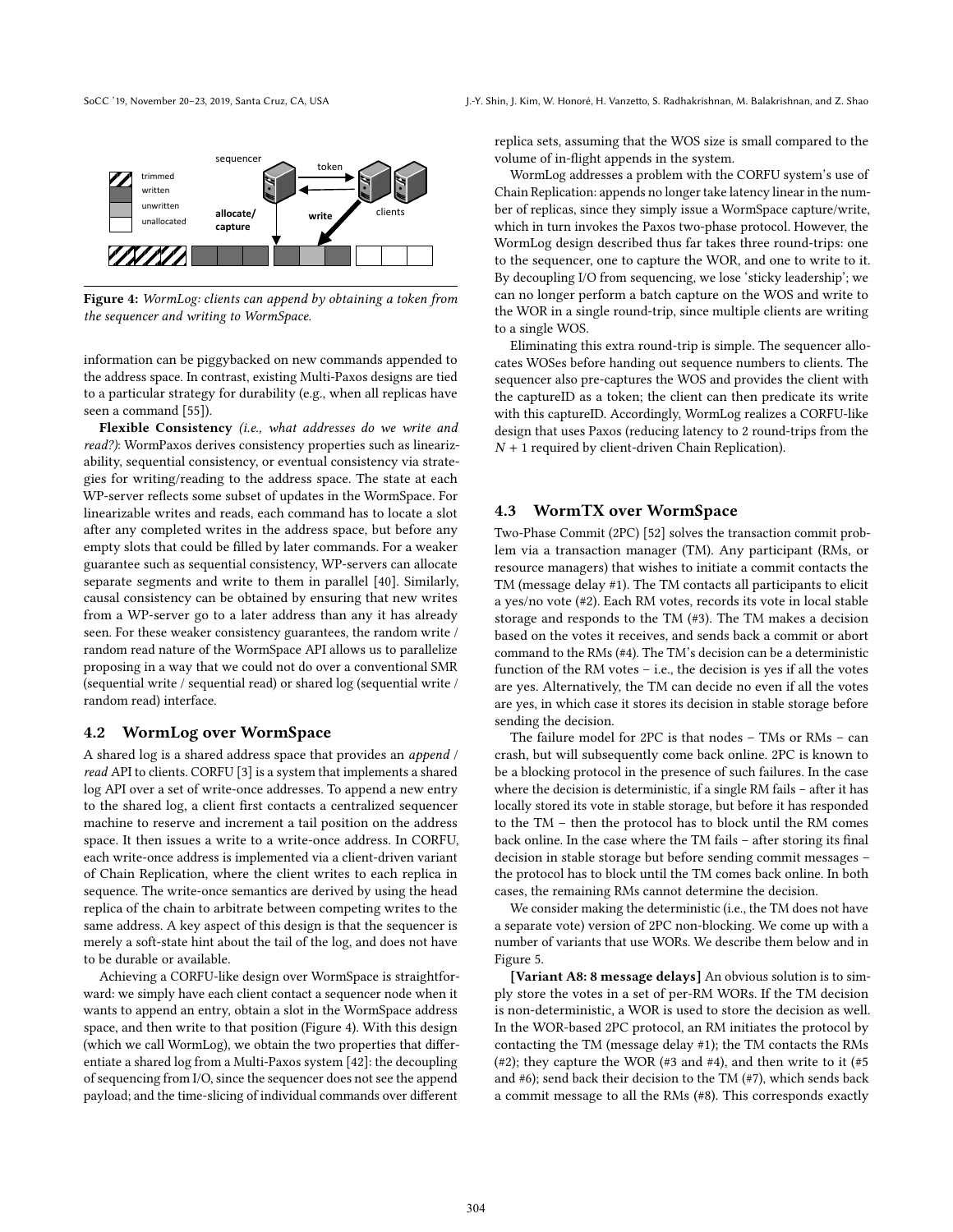WormSpace: A Modular Foundation for Simple, Verifiable Distributed Systems SoCC '19, November 20-23, 2019, Santa Cruz, CA, USA



Figure 5: WormTX: WOR-based non-blocking atomic commit protocols. Dashed arrows are notifications.

to using Paxos as a black box to replicate the RM decisions for availability; we condered this design as our baseline.

[Variant B6: 6 message delays] A simple optimization involves eliminating the capture messages from the critical path. Each RM can allocate a dedicated WOS for its decisions and batch capture the WOS in advance. This eliminates delays #3 and #4 from variant A8, bringing us down to 6 message delays.

[Variant C5: 5 message delays] Further, rather than have the RM wait for an ACK on the write (message delay #6 in variant A8) and relay it to the TM (#7 in A8), the TM can directly observe the decision by listening for write notifications on the WOS. This compresses #6 and #7 of variant A8 into a single step, bringing us down to 5 message delays.

[Variant D4: 4 message delays] Finally, rather than have the TM wait to be notified of all the WOR writes and then send out a commit message to all the participants (#8 of variant A8), individual RMs can directly listen to each other's WOSes; this brings us down to 4 message delays.

This progression of increasingly fast protocols exactly matches the description by Gray and Lamport [21]; they too proceed from an unoptimized 8-step protocol to an optimized 4-step one in identical fashion, via 6-step and 5-step protocols. In their case, this is achieved by opening up the Paxos protocol and rewiring the flow of requests and ACKs between the various Paxos roles of acceptors, leaders, proposers, and learners. In our case, the optimizations are achieved via the WormSpace API, without requiring any knowledge of the Paxos protocol.

[Variant E3: 3 message delays] We now observe that we do not need a TM, since the final decision is a deterministic function of the WORs, and any RM can time-out on the commit protocol and write a no vote to a blocking RM's WOR to abort the transaction. The initiating RM can simply contact the other RMs on its own to start the protocol (combining #1 and #2 of variant A8), bringing down the number of delays to 3. Interestingly, this variant is not described by Gray and Lamport.

[Variant F2: 2 message delays] Finally, if RMs can 'spontaneously' start and vote, we eliminate delays #1 and #2 of variant A8, bringing the protocol down to two delays, the theoretical minimum for atomic commit. Since this is not a realistic assumption for many systems, we choose variant E3 as our final solution.



Figure 6: Layer diagram: client and server stacks are combined as a distributed system in the ghost layer and the distributed nature is invisible from the WOR layer.

Our protocol is in contrast to other non-blocking commit protocols, which require complex message passing logic [52]. Instead, we assemble a non-blocking protocol via simple, data-centric commands on WORs.

Concurrency Control: So far we have described a nonblocking atomic commit protocol built using WORs. To implement distributed transactions with transactional isolation and atomicity, this protocol requires some form of concurrency control. We do not discuss concurrency control schemes in detail because they vary depending on user needs and do not affect the message delays for atomic commit. For completeness, however, we implemented a simple concurrency control protocol based on locking that uses a write-ahead log and Immediate-Restart [1] for deadlock prevention.

Consider variant E3. The server that performs a transaction notifies all servers involved. Each server tries to acquire a lock on its local data for the transaction. If it succeeds, the server writes a write-ahead log and then a yes vote to its WOR. Upon failure to lock, the server aborts the transaction by writing a no vote to its WOR. If each server receives yes ACKs for its own yes write from all servers involved, it updates the data and releases the lock. Otherwise, it releases the lock without the update. This protocol provides strict serializability and failure atomicity.

#### 5 FORMAL VERIFICATION

WormSpace acts as a foundation for verifying distributed systems. We verify WormSpace once and reuse its proof for verifying systems built on top while hiding the complexity of distributed protocol verification. To do so, we extend the Certified Concurrent Abstraction Layer (CCAL) approach [23, 25] introduced in Section 2.2, modeling an asynchronous network of distributed nodes. We apply CCAL beyond a single system verification for the first time and link the proof of WormSpace, applications and a verified OS.

## 5.1 Layer Structure for Verification

WormSpace consists of two separate stacks of verification layers, the client library (17 layers) and the wormserver (2 layers), over a common set of base functionalities (5 layers). While the number of layers may seem excessive, it matches a conventional software stack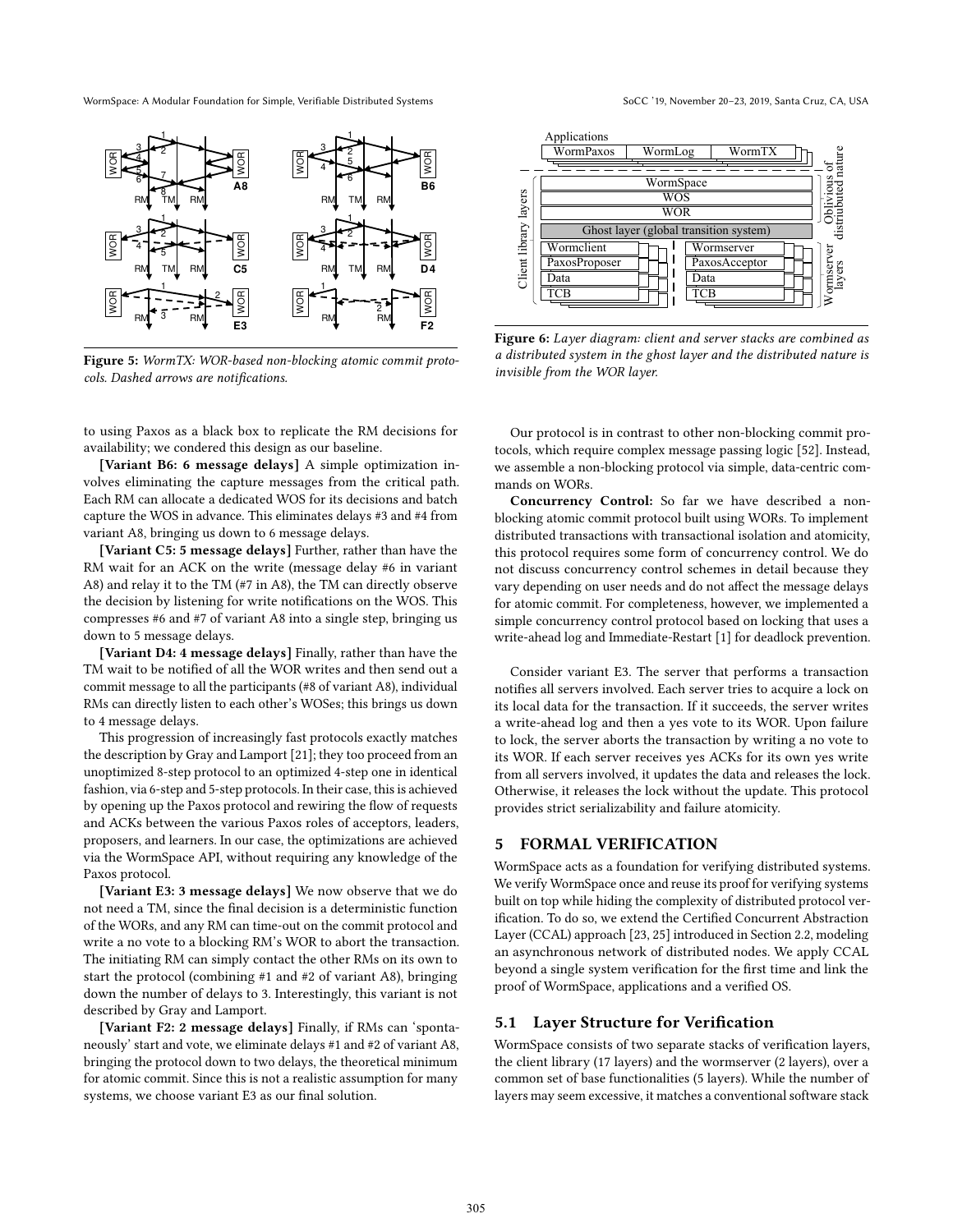designed for modularity: each layer is a C component implementing some interface. A simplified layer diagram is shown in Figure 6.

Both stacks share a common set of base layers: the bottom layer provides an interface to the trusted computing base (TCB), including network communication functions and a small number of system calls. Above this bottom layer, we introduce a data layer which implements various data structures over the trusted primitives. Above the data layer, the client and server stacks diverge. The server stack includes Paxos acceptor layers and the wormserver code above it. The client stack includes layers for Paxos proposer logic and a wormclient layer that issues individual Paxos proposals.

The ghost layer composes these two stacks into a single transition system that models and enables reasoning about multiple wormservers and clients. The ghost layer includes a global state transition system that can reason about all concurrent client and server interactions based on a network model. Safety properties of Paxos (i.e., the write-once guarantee of WOR) are proved in this layer. The contextual refinement proof between the ghost layer and the composition of wormserver and wormclient provides a powerful guarantee for the layers built on top of the ghost layer. Any layer that the ghost layer contextually refines is guaranteed to be correct with respect to both client and server layers. It is guaranteed that any concurrent behaviors of distributed nodes using the client and server layers are correct. Verified distributed protocol properties hold in higher layers while complex proofs are encapsulated in the ghost layer.

Verification above the ghost layer is as easy as verifying a sequential program. For example, the top-level specification for a write in WormSpace is simply translating the global address to a segment address and offset and passing the captureID (cid) to call the lower-level write which is already proved safe under concurrent distributed accesses:

```
Func WormSpace_write (addr: Z) (val : Payload)
(cid : Z) (adt: EnvVars) : option (EnvVars * Z) :=
let segment:= addr / WOS_SIZE in
let offset := addr mod WOS_SIZE in
write segment offset val cid adt .
```
We verify the WOR, the WOS and the WormSpace abstractions. The client stack can be extended to applications such as WormPaxos, WormLog, and WormTX.

## 5.2 Network Model

To model a real-world network and to prove distributed properties about the system, we employ techniques from concurrency verification [25, 32]. Our network model uses the rely-guarantee reasoning [38] and includes two basic primitives, send\_msg and recv\_msg, which manipulate the modeled network state. The model includes a logically linearized sequence of network operations, which we call the global network log. Each distributed node can extract its local interaction with the network from the log, and the log is used to reason about the interaction between nodes.

However, we depart from single-node concurrency verification by modeling the network as unreliable (but non-Byzantine). In our model, send\_msg simply creates a SEND event in the log, while recv\_msg creates either TIMEOUT (this models dropped packet) or recv events in an arbitrary future location (this models packet

```
Function WOR_ghost_write (addr: Z) (val : Payload) ( cid : Z)
(adt: EnvVars) : option (EnvVars * Z) :=let net l := adt. net l (∗ get net log from Env context ∗)
 let nid := get node id adt in (* get current node id *)
 (∗ replay the net log ; get the local node state ; and
    check if the node is in a writable status ∗)
 if (can_write ((replay_log(net_l))[nid]) addr val cid) then
   (∗ log write intent with a ghost msg to the net log ∗)
   let net\_l_1 := (ghost\_write\_mid\_addr\_val\_cid) :: net\_l\_in(∗ broadcast msgs and collect acks: reflect behaviors
      of other nodes to add send/recv events by this and
      other nodes to the net log ∗)
   let net<sub>12</sub> := bcast_n_recv nid addr val cid net<sub>11</sub> adt in
   (∗ replay the net log to compute global state ; get
      node's local state ; and check the quorum status ∗)
   let result := is qrm (( replay log(net l_2))[nid ]) addr in
   (∗ log the result using a ghost msg to the net log ∗)
   let net l_3 := (ghost_result nid result) :: net l_2 in
   (∗ return the updated net log and the result ∗)
   (\text{adt} \{ \text{net\_l} := \text{net\_1}_3\}, \text{result})else None.
```
Figure 7: A simplified log construction function. It logs local and network events of a node to the network log and calls the log replay function to check state changes.

delays) than the SEND event in the log. In between a pair of SEND and TIMEOUT/RECV, any other nodes can freely record their operations (this models packet reordering). A RECV after a SEND does not necessarily mean that the recv event received the value sent by this send. The actual value can be a duplicate message from a previous send (this models duplicate packets).

#### 5.3 Proving Global Properties

The global state transition system in the ghost layer models a distributed system with multiple concurrent Paxos clients and acceptors from the viewpoint of the global network to enable the distributed protocol verification. It includes (network) log construction functions, a (network) log replay function, and a global state. The log construction function models how each client/server operation affects the network; it governs the communication pattern of each node in the network log to define the Paxos protocol. The log replay function constructs the global state  $-$  which is a snapshot of the entire distributed system state or a combination of Paxos-related states in all nodes - by interpreting network events in the network log. Log construction and replay functions are derived from wormclient and wormserver specifications and their refinement relations for the derivation are verified.

Log construction functions interact with the network log and the global state to introduce new network events in the network log. To record local state changes of a node which do not involve network operations, ghost messages are written to the network log. Log construction functions use the log replay function to learn and use state changes incurred by other concurrent nodes and itself. Figure 7 shows an example of how a log construction function which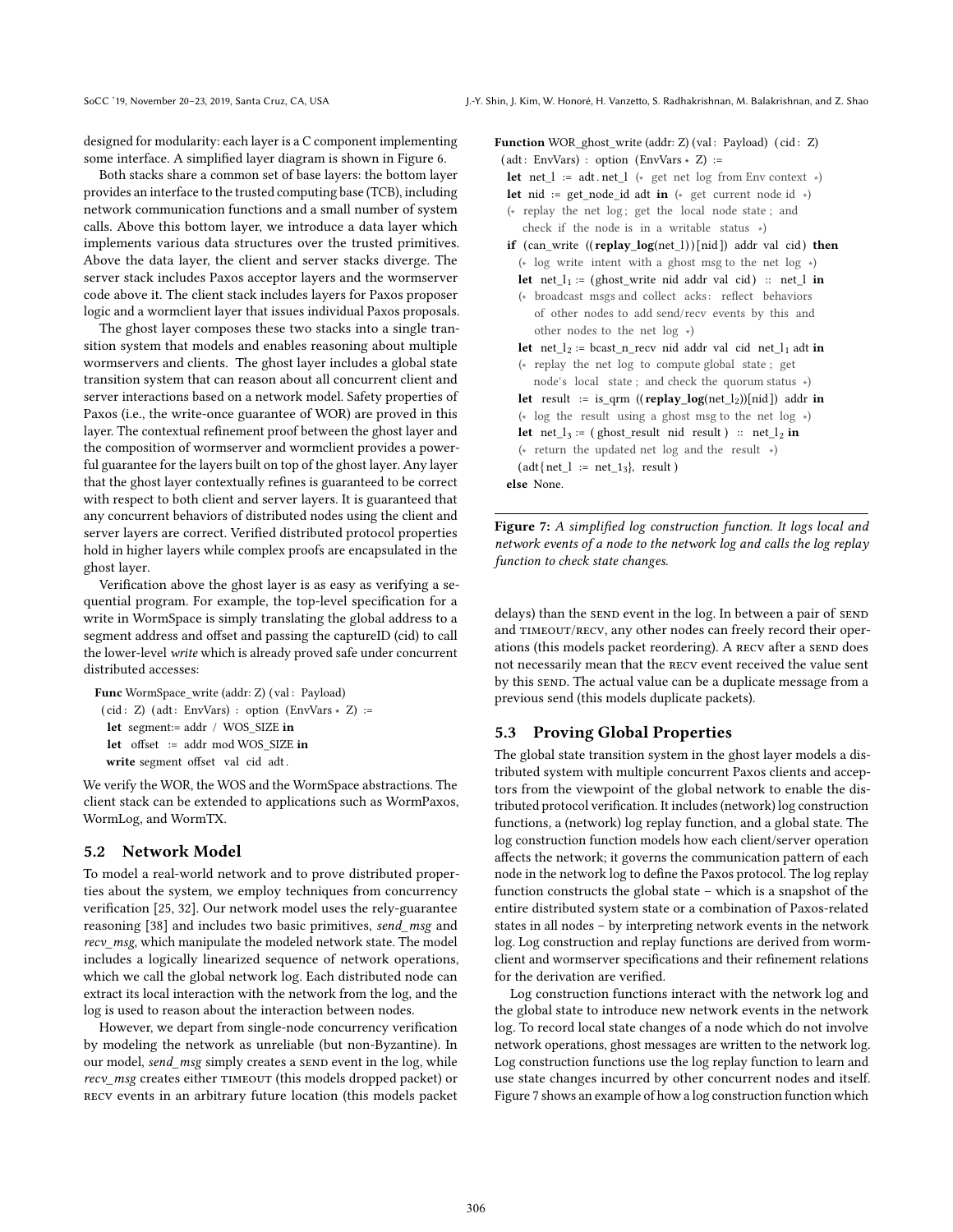WormSpace: A Modular Foundation for Simple, Verifiable Distributed Systems SoCC '19, November 20-23, 2019, Santa Cruz, CA, USA

corresponds to awrite interacts with the network log from the global environmental context (EnvVars) and creates new network events.

The log replay function by itself can replay all behaviors and state changes of a distributed system step by step from the global network log. Based on this capability we prove the Paxos-based safety property of WormSpace:

THEOREM 1. Once a value is written to a WOR, the value in the WOR never changes.

To prove Theorem 1, we prove the key lemma:

LEMMA 1. Given a valid network  $\log \ell$ , if there exists a Paxos round n where a value  $v$  is successfully written to a WOR  $r$ , any following write to r in Paxos rounds  $n' > n$  in the log  $\ell$  can only attempt to write  $v' = v$ .

The valid network log is the log that preserves verified invariants such as communication patterns derived from log construction functions. Lemma 1 is proved by induction on writes in the log using other supporting lemmas: e.g., n' is unique and is monotonically increasing, the Paxos-phase-1a/capture at round  $n'$  on  $r$  returns the written value  $v$ , etc. Based on Theorem 1, the immutability and uniqueness of WOS allocation (including leader/sequencer election of WormPaxos/Log) and trim are easily verified.

### 5.4 Top-Level Theorem of WormSpace

The top-level theorem that we prove for WormSpace is,

THEOREM 2. 
$$
\forall t
$$
,  $L_{TCB}(i_{AllWS} \oplus t) \sqsubseteq L_{WormSpace}(t)$ ,

where  $t$  is the context and  $i_{AllWS}$  is the implementation of all WormSpace layers combined. The contextual refinement proof between all adjacent layers are used as lemmas to guarantee the correctness of the entire code. Theorem 2 also guarantees that the verified Paxos properties in the ghost layer (e.g., Theorem 1) hold for the WormSpace implementation.

## 5.5 Reusability and Linking

Because the ghost layer encapsulates the distributed nature of WormSpace, the verification of WormPaxos, WormLog, and WormTX does not have to reason about complex Paxos proofs. The verification of any additional distributed protocols above WormSpace reuses the same network model, but requires a new ghost layer. Protocols at different levels of the stack are independently verified within separate ghost layers; invariants of interfaces to the protocol and contextual refinement proofs guarantee noninterference among protocols.

The top-level theorems that we prove for WormPaxos, WormLog, and WormTX are in the same format:

THEOREM 3.  $\forall t, L_{WormSpace}(i_{App} \oplus t) \sqsubseteq L_{App}(t)$ ,

where App can be one of WormPaxos, WormLog, and WormTX. By reusing Theorem 2 and transitively combining it with Theorems 3, applications are guaranteed to be correct with respect to all layers of WormSpace and to encapsulate verified Paxos properties. Similarly, Theorem 2 can be reused to verify any system in Section 2.1 and beyond to guarantee WOR semantics, if we use WormSpace as a building block.

|       |             |     | WormSpace   WormPaxos WormLog WormTX (C5) |
|-------|-------------|-----|-------------------------------------------|
| 4.551 | $\vert$ 359 | 362 | 547                                       |

Table 1: C lines of code for WormSpace and applications. C5 has the largest size among WormTX variants.

To enable end-to-end verification of WormSpace, WormPaxos, WormLog, and WormTX, we link WormSpace to CertiKOS. The linking requires contextual refinement proof between two interfacing layers. When linking independently developed and verified software pieces together, it is important to check that the specification exposed by the lower layer matches the expectations of the higher layer. Since WormSpace and its applications were codesigned, such a consistency check was unnecessary, but linking WormSpace to CertiKOS required careful consistency checks. Once we link WormSpace with CertiKOS the correctness of WormSpace and the applications is guaranteed from the bottom-level  $(L_{x86asm})$ of the OS without any side-effects [17]; this verifies and guarantees,

THEOREM 4.  $\forall t, L_{x86asm}(i_{CertiKOS} \oplus i_{AllWS} \oplus i_{App} \oplus t)$  $\sqsubseteq L_{App}(t).$ 

The extensibility of WormSpace verification to applications and the OS is difficult for other verified systems [27, 45] to achieve. Especially, it is unnatural and difficult to support contextual refinement, which is based on high-order logic, when the verification tool is based on a SMT solver or first-order logic [13, 36].

#### 5.6 Discussion

The verification of WormSpace relies on a trusted computing base (TCB) consisting of the operating system (OS), the hardware, and the network. However, when we link our verification to CertiKOS, the TCB consists of only the hardware and the network. Our verification tool chain guarantees the correctness up to the assembly level, in contrast to other work that often generate high-level code that require untrusted transformation to low-level executable code [45, 50, 59]. A small part of our system remains unverified: the reconfiguration in WormSpace and the Chain Replication WOR.

#### 6 EXPERIENCE

The main benefit of WormSpace is that compared to Paxos, developers do not need to reason about or understand Paxos protocols to build applications on top, and compared to other fault-tolerant replicated systems, the developer has the flexibility to choose low-level implementation details.

WormSpace applications are easy to build, relying largely on simple invocations on the data-centric WormSpace API to store data durably and to coordinate across machines. The effort taken to implement WormTX was similar to implementing a non-fault-tolerant version. In other cases, WormSpace simplified application-level coordination. The leader election scheme of WormPaxos and the failure recovery scheme for WormLog sequencer are implemented with the WOS alloc call: it ensures that among multiple concurrent nodes that try to become the new leader or the sequencer, only one succeeds. The C lines of code to build WormSpace and the applications are summarized in Table 1.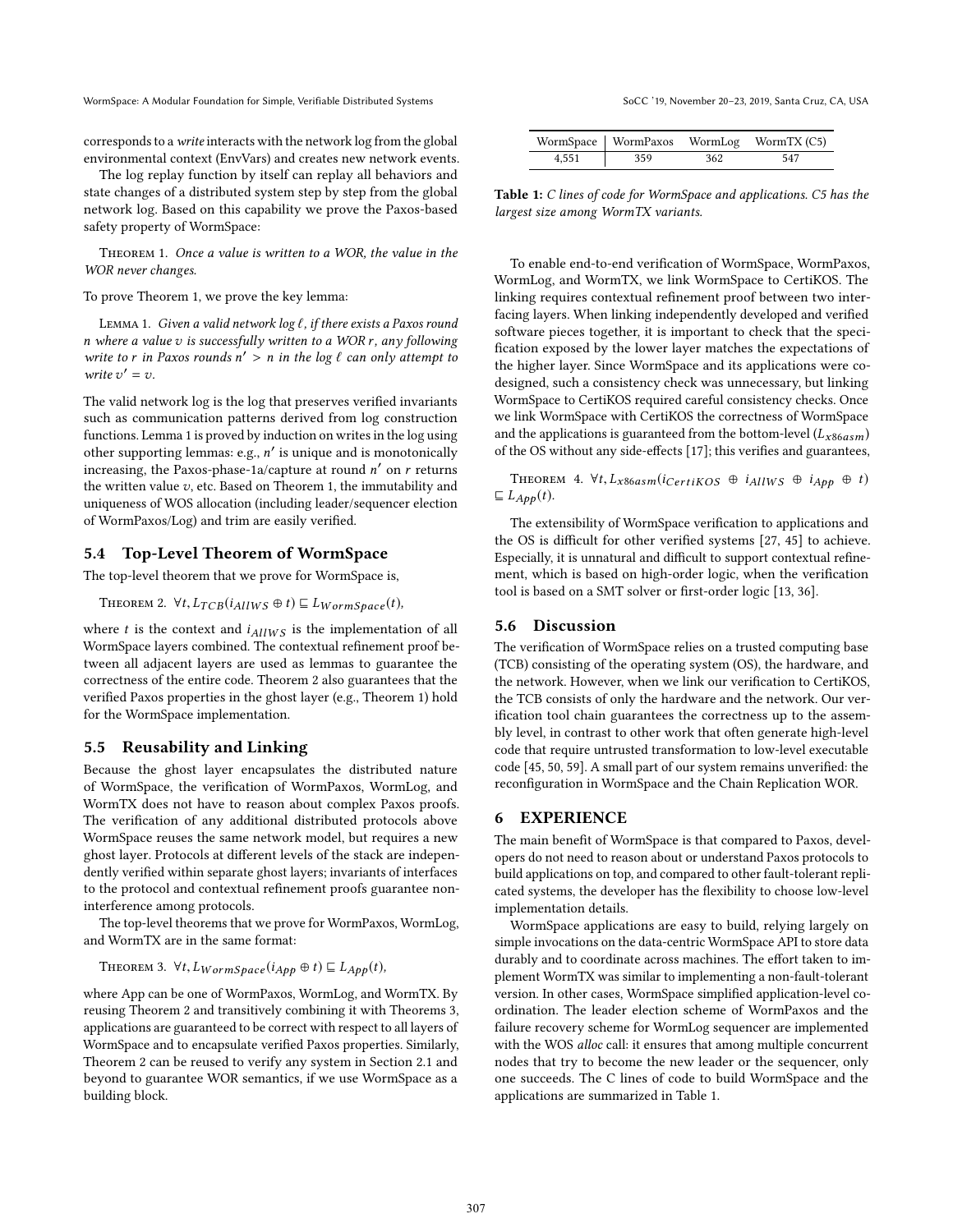SoCC '19, November 20-23, 2019, Santa Cruz, CA, USA J.-Y. Shin, J. Kim, W. Honoré, H. Vanzetto, S. Radhakrishnan, M. Balakrishnan, and Z. Shao



Figure 8: Microbenchmarks: read/write saturates a single wormserver.



Figure 9: A verified C-based WormPaxos outperforms unverified Go-based E/CPaxos.



Figure 10: Fewer writes to persistent storage per operation makes WormPaxos outperform E/CPaxos in persistent mode.

Although functionally-equivalent applications could be built on top of existing fault-tolerant replicated systems (e.g., an SMR), WormSpace provides clear advantages over such systems. The WormSpace API that maps to a lower-level system behavior naturally allows for a more optimized design (e.g. as demonstrated for WormTX). To reach the level of optimization provided by the WormSpace API, most existing systems require modifying the system itself (e.g., to rewire the communication pattern); this would necessitate a greater effort. Additionally, verifying such existing systems as a whole and extending the correctness proof to the application would remain as great challenges [27, 59], whereas WormSpace is designed to solve both problems.

Our experience with verification was similar to application development, where the verification of WormSpace facilitates that of applications. Our Coq-based verification cannot be fully automated, but the CCAL framework provides templates and libraries that dramatically reduce the proof effort. The entire Coq verification code size is 108K lines. Overall, it took 6 person months to verify WormSpace: 4.5 person months to prove functional correctness and 1.5 person months to prove properties in the ghost layer. Yet, verifying WormPaxos, WormLog, and WormTX, linking these applications to WormSpace, and linking WormSpace to CertiKOS took in a total of 5 person weeks. The proof effort for WormSpace was not small, but reusing the proof for the application was easy. We believe the verification stack can be extended easily (e.g., a key-value store layer on top of the WormPaxos layer), the same way that WormPaxos, WormLog, and WormTX were verified over WormSpace and CertiKOS.

## 7 EVALUATION

We evaluate the performance of WormSpace and show that verified systems can be as fast as existing unverified systems. Our evaluations demonstrate the potential for using verified distributed code in real life without any slowdown. We run the experiment in two modes: the verified WormSpace stack over a commodity unverified OS (on Amazon EC2, on m4.xlarge instances running Ubuntu 14.04), unless mentioned otherwise; and an end-to-end verified stack running over CertiKOS on a local cluster. We run three wormservers and up to sixteen client nodes. WormSpace has in-memory and persistent modes, which determine whether the data is stored in memory or in persistent storage; in-memory mode is used by default. The data size we use for all experiments is 8

bytes. We focus on the write-related workloads as reads can be massively parallelized  $-$  for example, by using a proxy node  $-$  in all applications that we use.

#### 7.1 Micro-benchmarks

We use a micro-benchmark to test the base performance of WormSpace (Figure 8). We evaluate the performance of reads and writes. We first pre-fill the address space with data and have clients read different parts of it sequentially. We increase the number of concurrent clients to get different throughput/latency points. A read to a WOR entails 1 RTT between the client and wormservers. The read latency stays low at around 250 microseconds when the load is low and the throughput saturates at about 70K/s operations, which is the peak capacity of a single wormserver.

Similar to the read experiment, we have clients write to a disjoint set of WORs so that clients do not contend to write on the same WOR. We measure two different cases where each client issues a capture to individual WORs before a write, and another case where clients are writing to WORs that are already captured in a batch. The latter is equivalent to writing to a WOS that is captured or doing an unsafe write. The overhead of incorporating a capture call, which adds 1 RTT on every write, doubles the latency and halves throughput compared to issuing writes on batch-captured WORs.

#### 7.2 WormPaxos

To evaluate the verified WormSpace application performance, we compare WormPaxos against the unverified open source code of the Egalitarian Paxos (EPaxos) paper [43]. Under the same configuration, Figure 9 compares the write performance of WormPaxos against EPaxos and the classical Paxos (CPaxos) that is used in the EPaxos evaluation. CPaxos shows slightly lower latency than WormPaxos but the maximum throughput of WormPaxos is much higher than the others. The performance difference comes from different implementations, WormPaxos in C versus the others in Go, and an extra commit phase that exists in E/CPaxos. E/CPaxos asynchronously notifies all acceptors about the written value after the two Paxos rounds, whereas WormPaxos omits this step because WormSpace clients use a quorum read. We also measure the throughput with data persistence on an Amazon EBS GP2 SSD (Figure 10). The absence of the commit phase, makes WormPaxos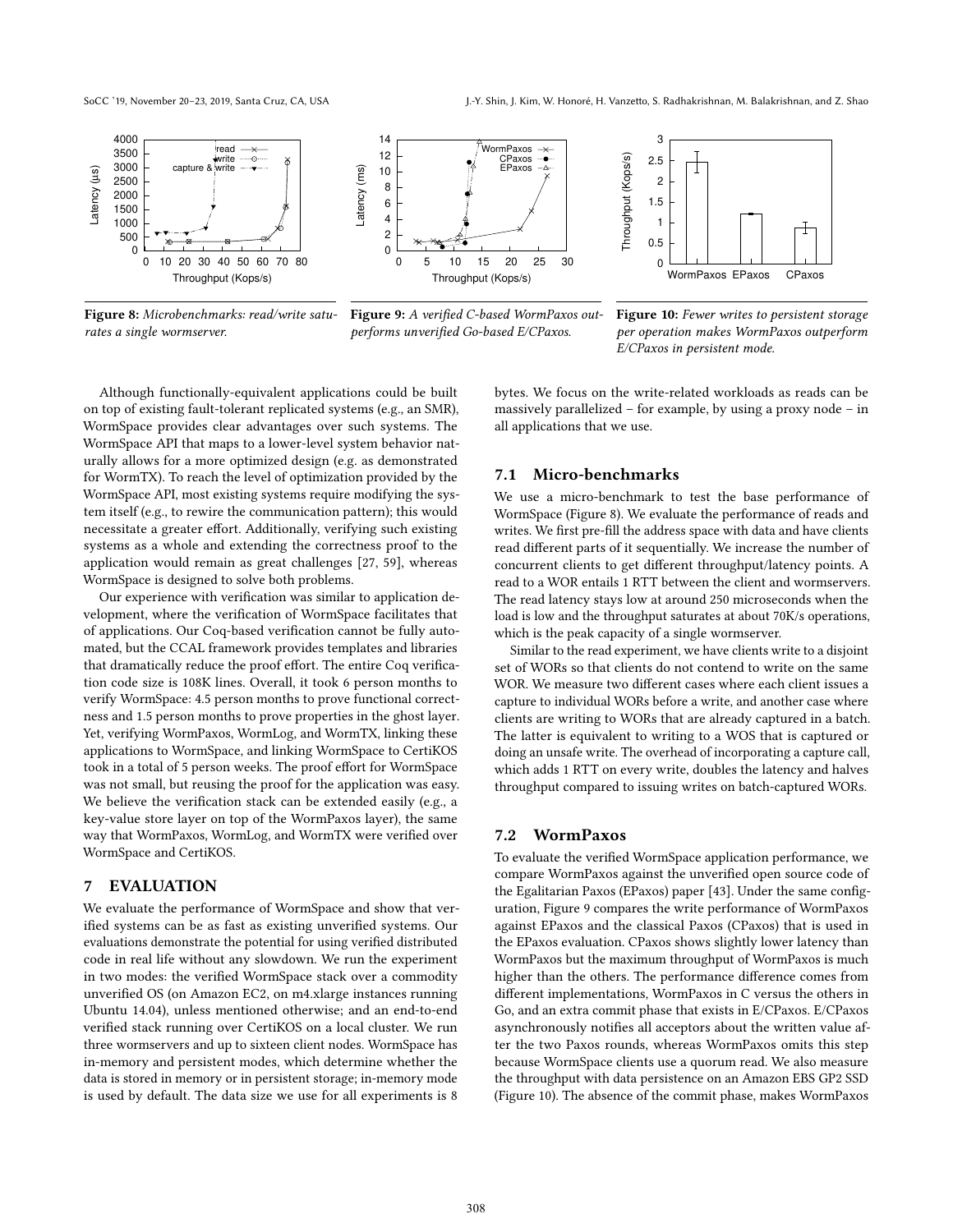WormSpace: A Modular Foundation for Simple, Verifiable Distributed Systems SoCC '19, November 20-23, 2019, Santa Cruz, CA, USA



Figure 11: WormLog: Paxos-WOR can optimize the latency of a shared log design.



Figure 12: WormLog latency distribution: Paxos-WOR has constant 2 RTT latency regardless of the number of wormservers.



Figure 13: WormTX: optimizations above WormSpace are easy and enable lower latency.

achieve higher throughput. Our point here is not to claim Worm-Paxos runs faster than EPaxos, which internally does dependency checks and ordering, but to show that verified code is not necessarily slow and can run on par with unverified code depending on the implementation choice.

#### 7.3 WormLog

We evaluate the performance of WormLog with Paxos-based WORs (paxos-WOR) and Chain Replication WORs (chain-WOR), and compare it with CorfuDB [58], an unverified open source Java implementation of CORFU. Note that the WormLog code does not change for Chain Replication WORs (in fact, neither does the WormSpace stack above the WOR abstraction). However, performance differs due to  $N+1$  RTT for the Chain Replication design and 2 RTT for the Paxos-based design. CorfuDB employs the same Chain Replication design as chain-WOR.

Figure 11 shows that with three wormservers, the write latency of a WormLog over paxos-WOR is the half of that for WormLog over chain-WOR for almost identical throughput. Under the same configuration, CorfuDB performs with 2 to 4X higher latency and 14% of the throughput of WormLog partly due to different languages for the implementation. We further vary the number of wormservers (replicas) and measure the access latency (Figure 12). While the Paxos-based WormLog has the same latency distribution regardless of the number of wormservers, Chain-Replication-based designs show linearly increasing latency with wider distributions depending on the number of wormservers. The experiment demonstrates that a Paxos-based WormSpace can enable a CORFU sequencerbased design while eliminating the latency of Chain Replication. Also, we show that different WOR implementations can be used without application code changes.

## 7.4 WormTX

Next, we present the performance of WormTX that implements fault-tolerant atomic commit. We compare the variants A8, B6, C5, D4, and E3, where A8 is the baseline that is equivalent to using Paxos as a black box to replicate the decision of resource managers. The numeric suffix represents the message delays of each WormTX variant. We focus on the latency as each variant optimizes for fewer message delays. Figure 13 illustrates linearly decreasing latency as more optimizations are applied. This shows that WormSpace



Figure 14: Wormspace on CertiKOS: an end-to-end verified system is bottlenecked by the lwIP network stack.

facilitates applying optimizations step by step to the atomic commit protocol, and with the concurrency control mechanism described in Section 4.3, a low latency distributed transaction protocol can be easily supported on top of WormSpace.

#### 7.5 End-to-end Verification

Finally, we show the evaluation of WormSpace on CertiKOS which forms an end-to-end verified distributed system from the OS layer. To utilize CertiKOS, the experiment is run on a local cloud. Virtual machines are configured to mimic the set up in Amazon EC2: CertiKOS and WormSpace were placed inside QEMU instances with the same amount of resources as the m4.xlarge instance and the instances are placed such that all network communication crosses the physical machine boundaries.

We evaluate microbenchmark, WormPaxos, and WormLog and the throughput is approximately 10x lower and the latency is approximately 2x higher than running the experiments on Linux in Amazon EC2 (Figure 14). The main cause of this performance degradation has little to do with verification and is mainly attributed to the network stack used in CertiKOS. CertiKOS uses rather slow lwIP [15], which is intended for embedded systems, as its network stack and a single dedicated thread multiplexes packets to and from applications. The performance number showed similar results even when we ran all WormSpace servers and clients in a single VM due to this inefficiency. Once we replaced the network stack with a custom IPC call, we achieved over 100 Kops/s for all experiments when the same number of WormSpace clients and servers were placed in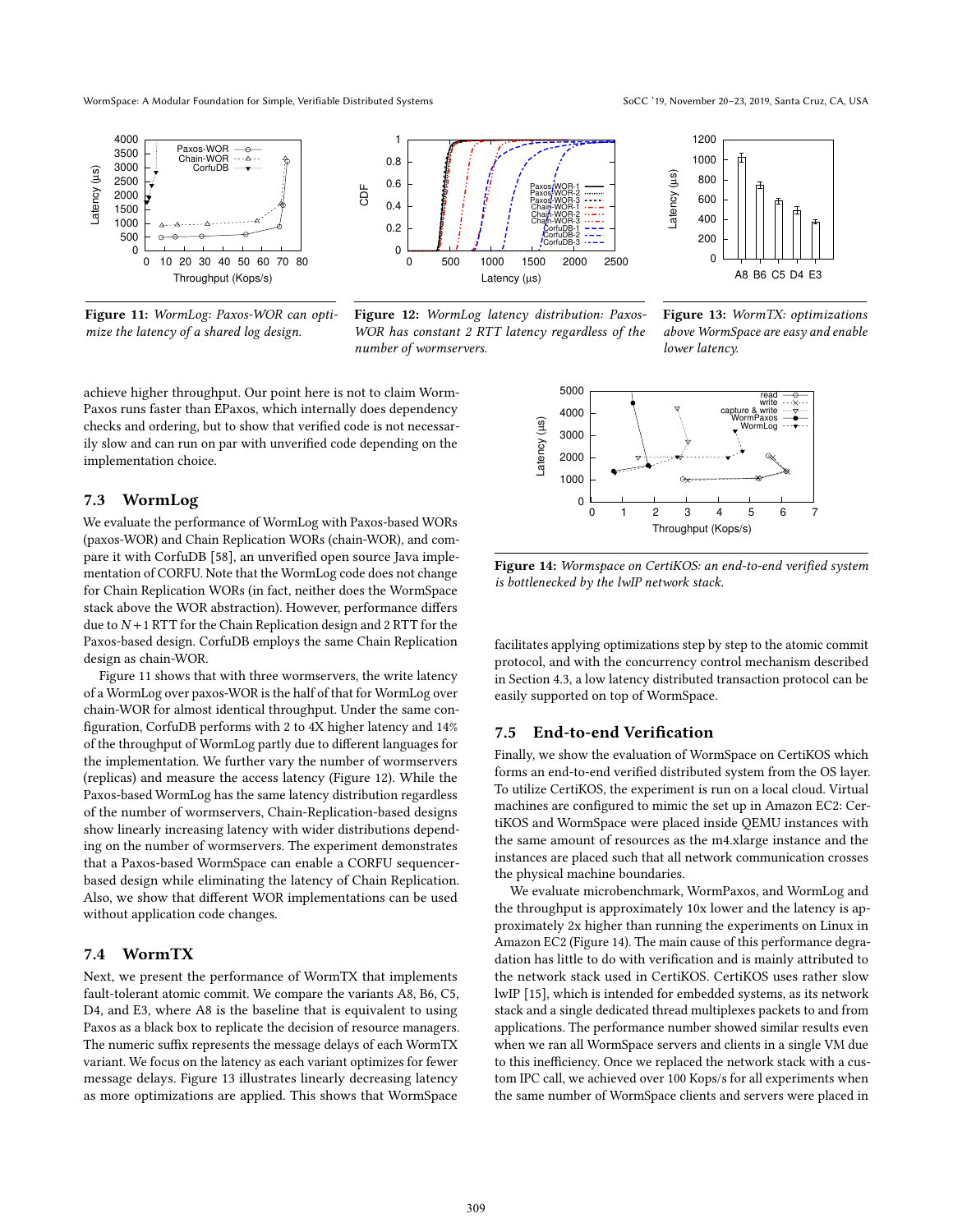a single VM. We plan to replace lwIP with a higher-performance network stack for a better end-to-end performance in the future.

## 8 RELATED WORK

Distributed systems: A number of abstractions similar to the WOR exist in theoretical distributed systems, including sticky registers [48], consensus objects [29], and the Paxos register [37]; these are abstractions for theoretical reasoning. However, we propose the WOR as a programming abstraction and build a system exposing the WOR APIs. Other theoretical work points out the link between fault-tolerant atomic commit and consensus [18, 26]. Single writer many reader registers, which can be written multiple times, can be used to implement a WOR using a protocol like Disk Paxos [19]. Horus [56] is a modular stack for group communication that led to a verification effort called Ensemble [39].

Distributed applications often use services that embed consensus or replication protocols, such as Chubby [9] and Zookeeper [30]. WormSpace supports a more primitive abstraction compared to these services. Distributed transaction systems [44, 61] often combine transaction and consensus protocols, 'opening the Paxos box' to implement optimizations. These could conceivably be implemented over the WOR in similar fashion to the optimizations in Section 4.3.

Verification: Applying machine-checkable formal verification to real-world systems has been actively explored in recent years. IronFleet [27] and Verdi [59, 60] propose distributed system verification approaches and use Multi-Paxos/Raft as a verification target. IronFleet separates the verification into implementation, specification, and protocol layers; the first two layers are similar to a single WormSpace layer, and the protocol layer is similar to the WormSpace ghost layer. Verdi focuses on writing and verifying system code under an idealized network model first, and then adapting the proofs to a more realistic network model, whereas we assume an unreliable network to begin with. While both papers propose a systematic way to verify standalone distributed systems, WormSpace enables extensible verification via a modular layer-based verification approach, where the proofs can be reused and connected with new verified application layers.

It is well known that modularity leads to ease of verification. DISEL [50] verifies independent distributed protocols in isolation and horizontally combines them. Taube et al. [53] explores modularity for automated distributed system verification. Prior work has examined a layered storage system verification for crash safety [2, 11, 51] and a modular Paxos verification [7, 20, 47]. WormSpace shares the same insight about modularity, but leverages contextual refinement to provide incremental and extensible verification; enables both vertical and horizontal composition of layers; and verifies correctness of practical C programs in a concurrent and distributed environment.

Formal verification plays a key role for guaranteeing the correctness of security features [8, 16, 28, 41]. While WormSpace's proof does not focus on security, adding security features to the system and guaranteeing the security properties across WormSpace and application layers is a direction for future work.

WormSpace uses the CCAL approach [23, 25] for the verification. While CertiKOS [24] demonstrated the power of CCAL by verifying

an entire OS, WormSpace augments the CCAL framework with an asynchronous network model to verify distributed systems and to connect verified distributed systems, applications and the OS.

## 9 CONCLUSION

Distributed systems are difficult to design, implement, and verify due to asynchrony and failures. Often, they re-implement the logic for consensus, durability, and availability in slightly different ways. The WOR abstraction proposed in this paper is the least common denominator for strongly consistent, fault-tolerant distributed systems. When the abstraction is exposed as a first-class programming primitive, it enables application stacks that are simple, realizing complex functionality in 100s of lines of code; flexible, allowing for different combinations of high-level application APIs and low-level consensus protocols; and verifiable, enabling layered verification techniques that allow easy and extensible verification of distributed application code.

## ACKNOWLEDGEMENTS

We would like to thank the anonymous reviewers for their insightful reviews and Cristina Nita-Rotaru for shepherding the paper. This work is funded and supported by NSF grants CCF-1637385, CCF-1521523, CCF-1763399, and CNS-1715154.

#### REFERENCES

- [1] Rakesh Agrawal, Michael J Carey, and Larry W McVoy, 1987. The performance of alternative strategies for dealing with deadlocks in database management systems. IEEE Transactions on Software Engineering 12 (1987), 1348-1363.
- [2] Ramnatthan Alagappan, Vijay Chidambaram, Thanumalayan Sankaranarayana Pillai, Aws Albarghouthi, Andrea C. Arpac-Dusseau, and Remzi H. Arpaci-Dusseau. 2015. Beyond storage APIs: provable semantics for storage stacks.
- In USENIX Conference on Hot Topics in Operating Systems. 20–20.<br>[3] Mahesh Balakrishnan, Dahlia Malkhi, Vijayan Prabhakaran, Ted Wobber, Michael Wei, and John D Davis. 2012. CORFU: a shared log design for flash clusters.. In USENIX Symposium on Networked Systems Design and Implementation. 1-14.
- [4] Mahesh Balakrishnan, Dahlia Malkhi, Ted Wobber, Ming Wu, Vijayan Prabhakaran, Michael Wei, John D Davis, Sriram Rao, Tao Zou, and Aviad Zuck. 2013. Tango: distributed data structures over a shared log. In ACM Symposium on Operating Systems Principles. 325-340.
- [5] Philip A Bernstein, Colin W Reid, and Sudipto Das. 2011. Hyder a transactional record manager for shared flash. In Biennial Conference on Innovative Data Systems Research. 9-12.
- [6] Kenneth P Birman. 1993. The process group approach to reliable distributed computing. Commun. ACM 36, 12 (1993), 37-53.
- [7] Romain Boichat, Partha Dutta, Svend Frølund, and Rachid Guerraoui. 2003. Deconstructing Paxos. SIGACT News 34, 1 (2003), 47-67.
- [8] Barry Bond, Chris Hawblitzel, Manos Kapritsos, K. Rustan M. Leino, Jacob R. Lorch, Bryan Parno, Ashay Rane, Srinath T. V. Setty, and Laure Thompson. 2017. Vale: verifying high-performance cryptographic assembly code. In USENIX Security Symposium. 917-934.
- [9] Mike Burrows. 2006. The Chubby lock service for loosely-coupled distributed systems. In USENIX Symposium on Operating Systems Design and Implementation. 335-350.
- [10] Miguel Castro and Barbara Liskov. 1999. Practical Byzantine fault tolerance. In USENIX Symposium on Operating Systems Design and Implementation. 173-186.
- [11] Haogang Chen, Daniel Ziegler, Tej Chajed, Adam Chlipala, M. Frans Kaashoek, and Nickolai Zeldovich. 2015. Using crash Hoare logic for certifying the FSCQ file system. In ACM Symposium on Operating Systems Principles. 18-37.
- [12] James Cowling, Daniel Myers, Barbara Liskov, Rodrigo Rodrigues, and Liuba Shrira. 2006. HQ replication: a hybrid quorum protocol for Byzantine fault tolerance. In USENIX Symposium on Operating Systems Design and Implementation.  $177 - 190.$
- [13] Leonardo De Moura and Nikolaj Bjørner. 2008. Z3: an efficient SMT solver. In International Conference on Tools and Algorithms for the Construction and Analysis of Systems. 337-340.
- [14] The Coq development team. 2018. The Coq proof assistant. http://coq.inria.fr.